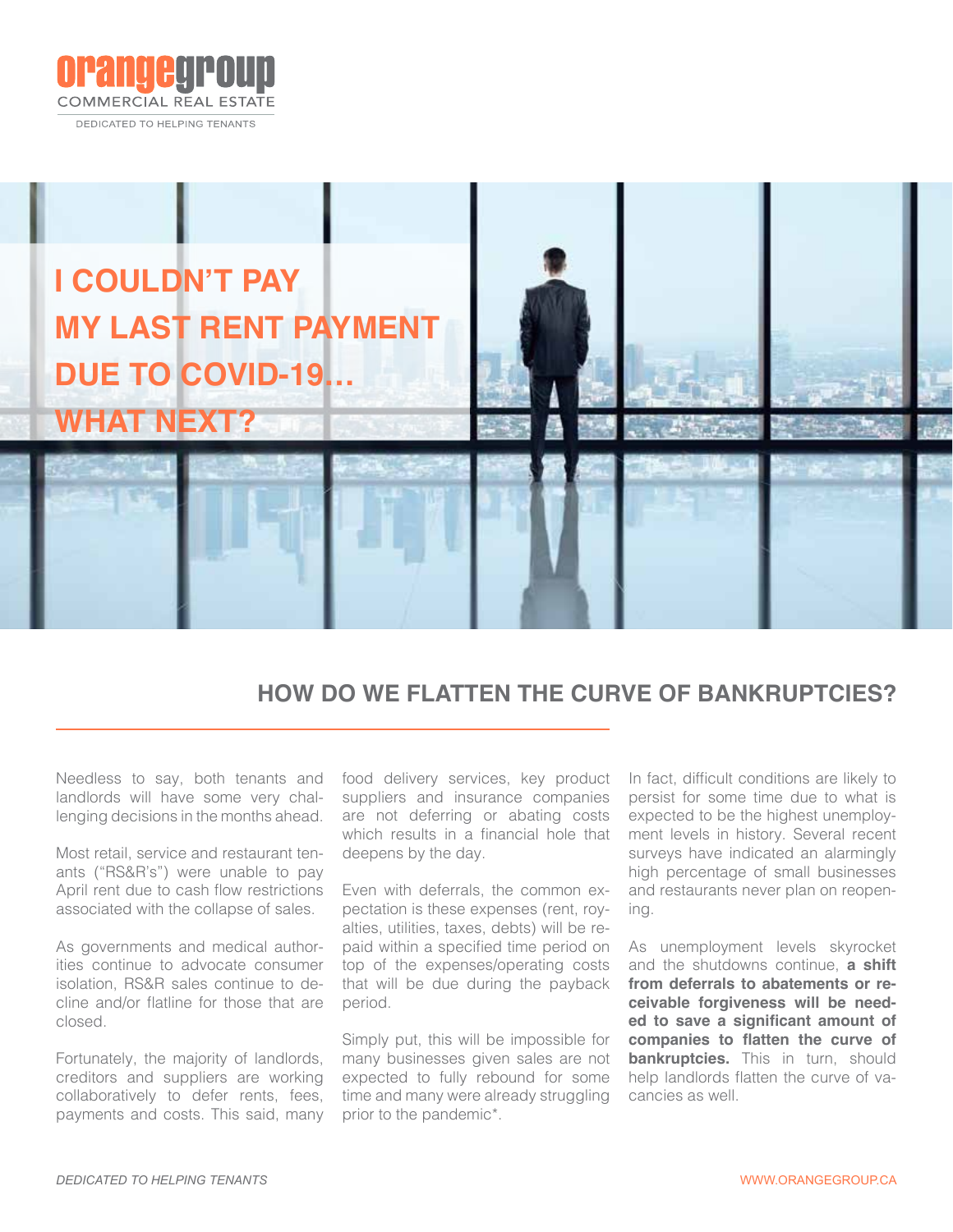

Historical data tells us that:

## **VACANCY RATES:**

- **A) Follow and correlate directly with the unemployment rate; and**
- **B) Are typically within 2 3% of the unemployment rate; and**
- **C) Typically lag behind the unemployment rate by 3 6 months.**



While this is US based data, the principles remain the same for Canada. Notice that vacancy was close to 12% in 1991 when unemployment peaked at 7% which was similar during the financial crisis in 2011. In March of 2020, unemployment claims rose by over 1 million in Canada and 6 million in the United States which shatters all previous records by a substantial multiple. Most experts believe these claims will continue to rise and culminate in nationwide unemployment levels that are likely to yield the following scenario\*:

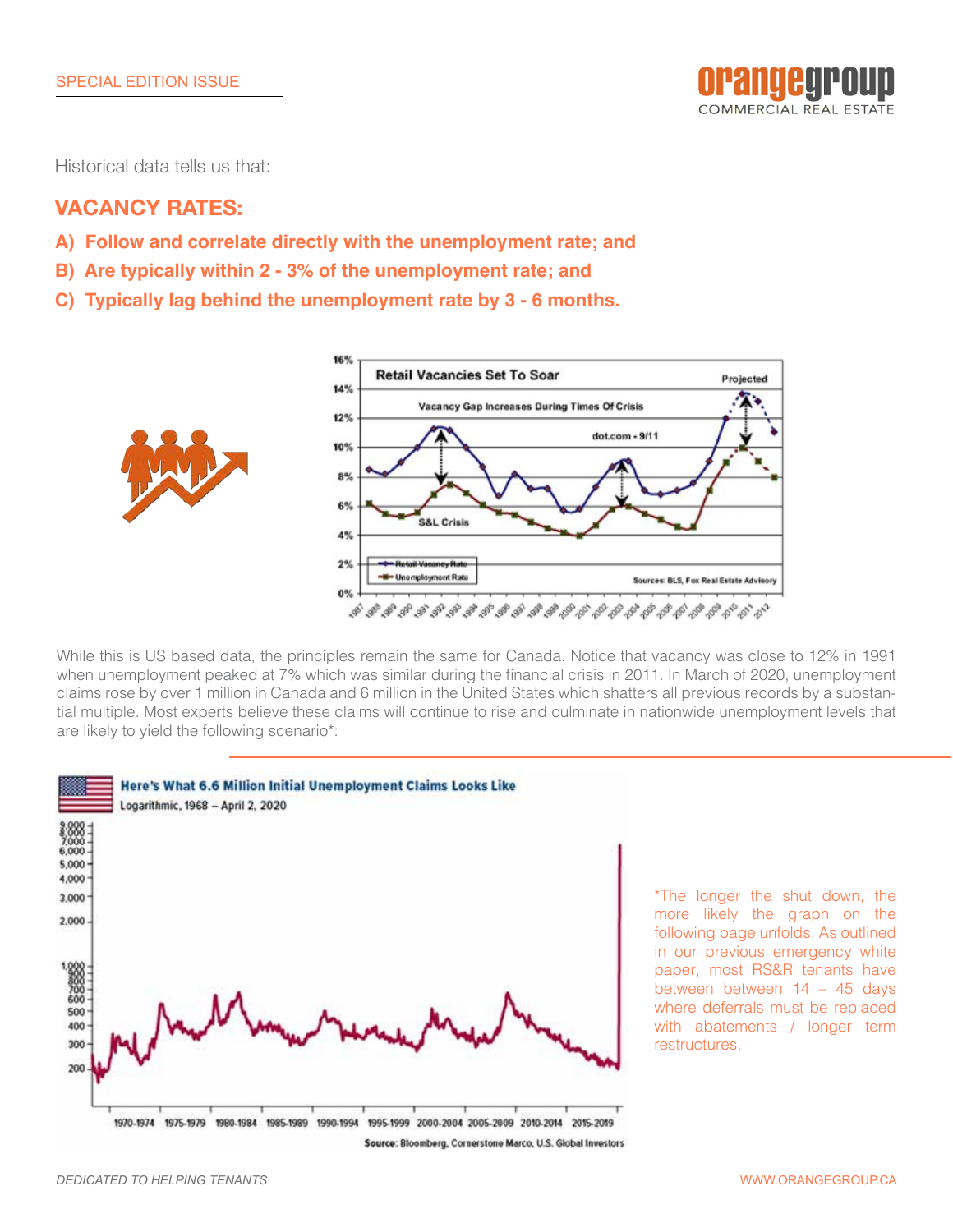



1. CBRE, Retrieved on April 17, 2020 from: https://www.cbre.ca/en/research-and-reports/Calgary-Retail-MarketView-H2-2019 2. Statistics Canada, Table: 14-10-0096-01

3. Projection by Orange Group Commerial Real Estate Inc.

# **WHAT MANY PRUDENT LANDLORDS ARE LIKELY THINKING:**

Other than "oh shit!", many prudent landlords are collectively prepping their lenders and working on loan deferrals as well. But given that deferrals yield the same dilemma as tenants where the debt payments cannot be reasonably compressed, loan writedowns will likely be needed. As we stated in our previous white paper, it is the governments' responsibility to protect BOTH tenants AND landlords from bearing the financial brunt of this pandemic.

Certainly some landlords will demand rent regardless of a tenant being forced to close as "policy" but this could have some dangerous implications. Attempting to force tenants who cannot pay will yield predictibly poor results (aside from destroying any type of future relationship).

Attempting to backstop the interruption of cash flows could backfire especially since lenders are often the recipients of substantial government support thereby leaving landlords caught in the middle.

Other property owners will look to pass the buck and look to lenders for the same type of consideration and cooperation as they are giving their tenants to survive and pay rent another day.

As part of working with their lenders, landlords will likely need (and want) to triage their tenants to determine which ones are healthy enough to survive with assistance. It will also be prudent for them to determine which will not survive regardless of assistance in order to preserve their valuable funds / availability to keep the strong alive.

If you are amongst the top performing businesses in your category, chain or sector with reasonable prospects of recovery, it is important that you demonstrate your abilities and stengths to your landlord. Most landlords recognize that it is better to work with a good company to keep it alive in order to draw future rental payments than force an issue and collapse the company where no future revenues are possible. With vacancy rates that are expected to hit the 25% range (or higher for spaces less than 10,000 square feet), the current data suggests that there will be very few replacement tenants available. To ensure operating expenses and property taxes don't burn a hole in their pockets, a rational approach will typically be taken so everyone can get through this together.